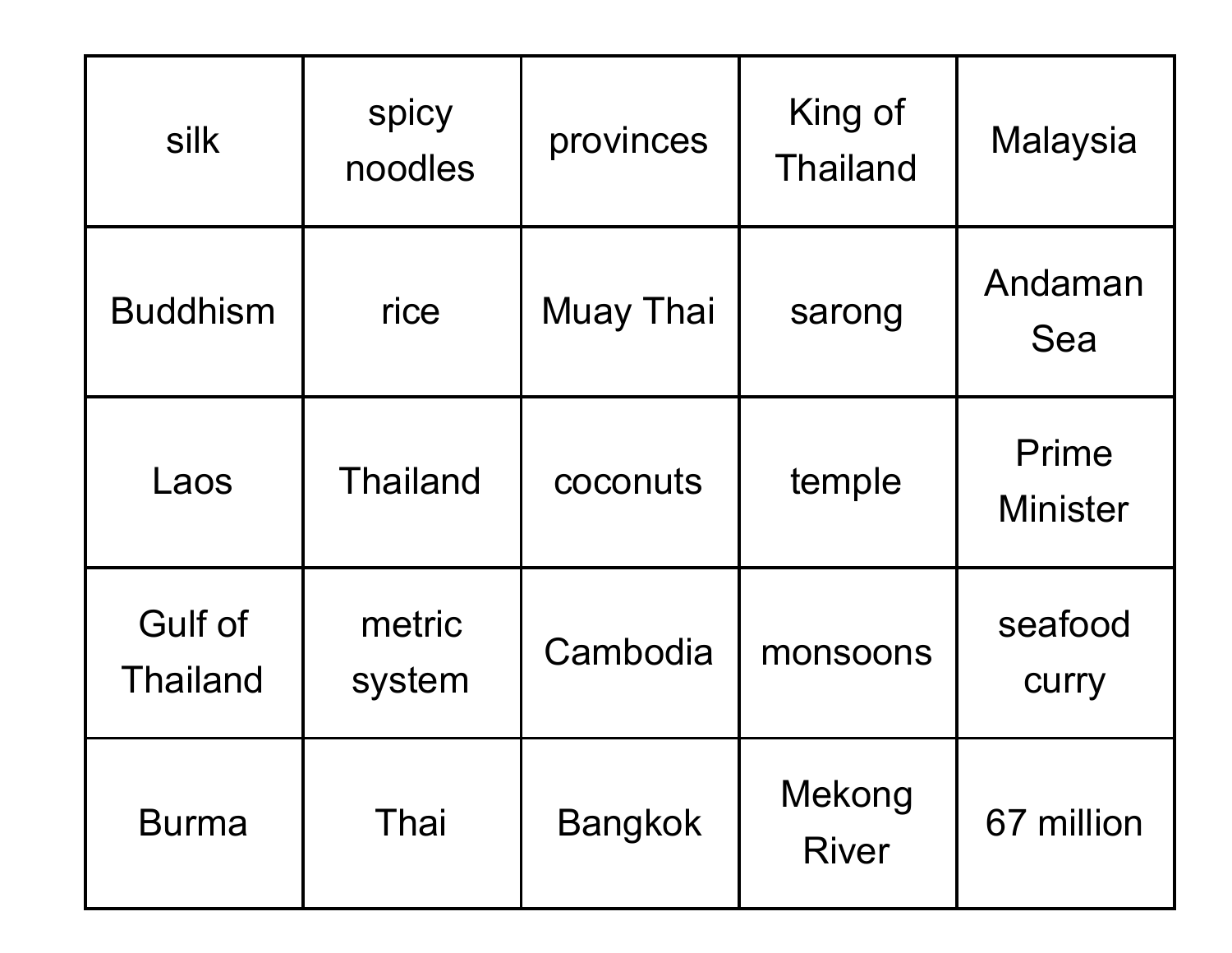| Laos             | <b>Thailand</b>            | 67 million                 | monsoons       | <b>Malaysia</b>         |
|------------------|----------------------------|----------------------------|----------------|-------------------------|
| metric<br>system | Prime<br><b>Minister</b>   | <b>Burma</b>               | Andaman<br>Sea | sarong                  |
| provinces        | silk                       | coconuts                   | Thai           | Cambodia                |
| Muay Thai        | <b>Bangkok</b>             | King of<br><b>Thailand</b> | temple         | seafood<br><b>CUITY</b> |
| spicy<br>noodles | Gulf of<br><b>Thailand</b> | <b>Buddhism</b>            | rice           | Mekong<br><b>River</b>  |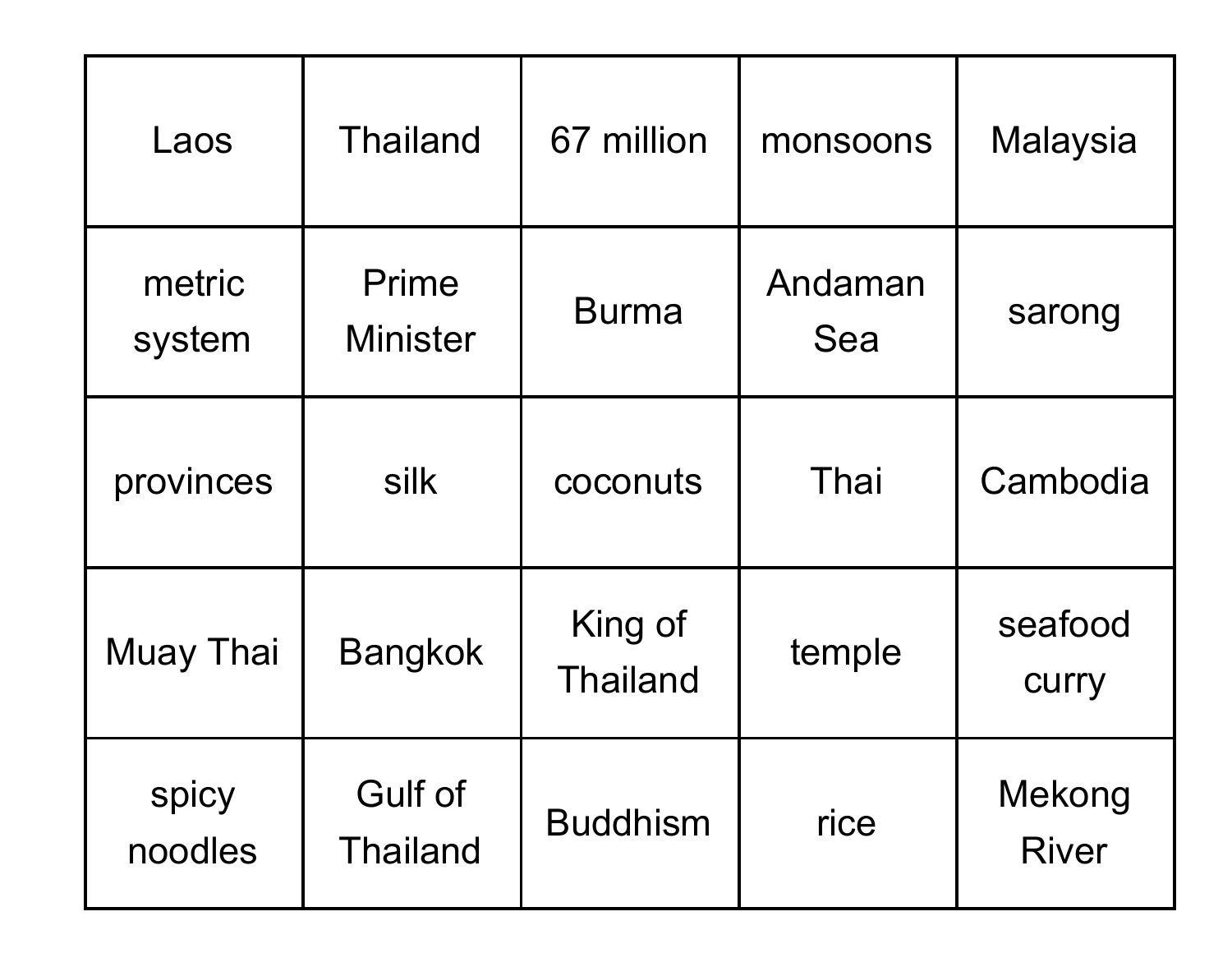| provinces       | silk             | Mekong<br><b>River</b> | temple                            | Malaysia                   |
|-----------------|------------------|------------------------|-----------------------------------|----------------------------|
| <b>Bangkok</b>  | Cambodia         | spicy<br>noodles       | sarong                            | Andaman<br>Sea             |
| 67 million      | Laos             | coconuts               | <b>Gulf of</b><br><b>Thailand</b> | King of<br><b>Thailand</b> |
| <b>Burma</b>    | <b>Buddhism</b>  | monsoons               | Thai                              | seafood<br><b>CUITY</b>    |
| <b>Thailand</b> | <b>Muay Thai</b> | metric<br>system       | Prime<br><b>Minister</b>          | rice                       |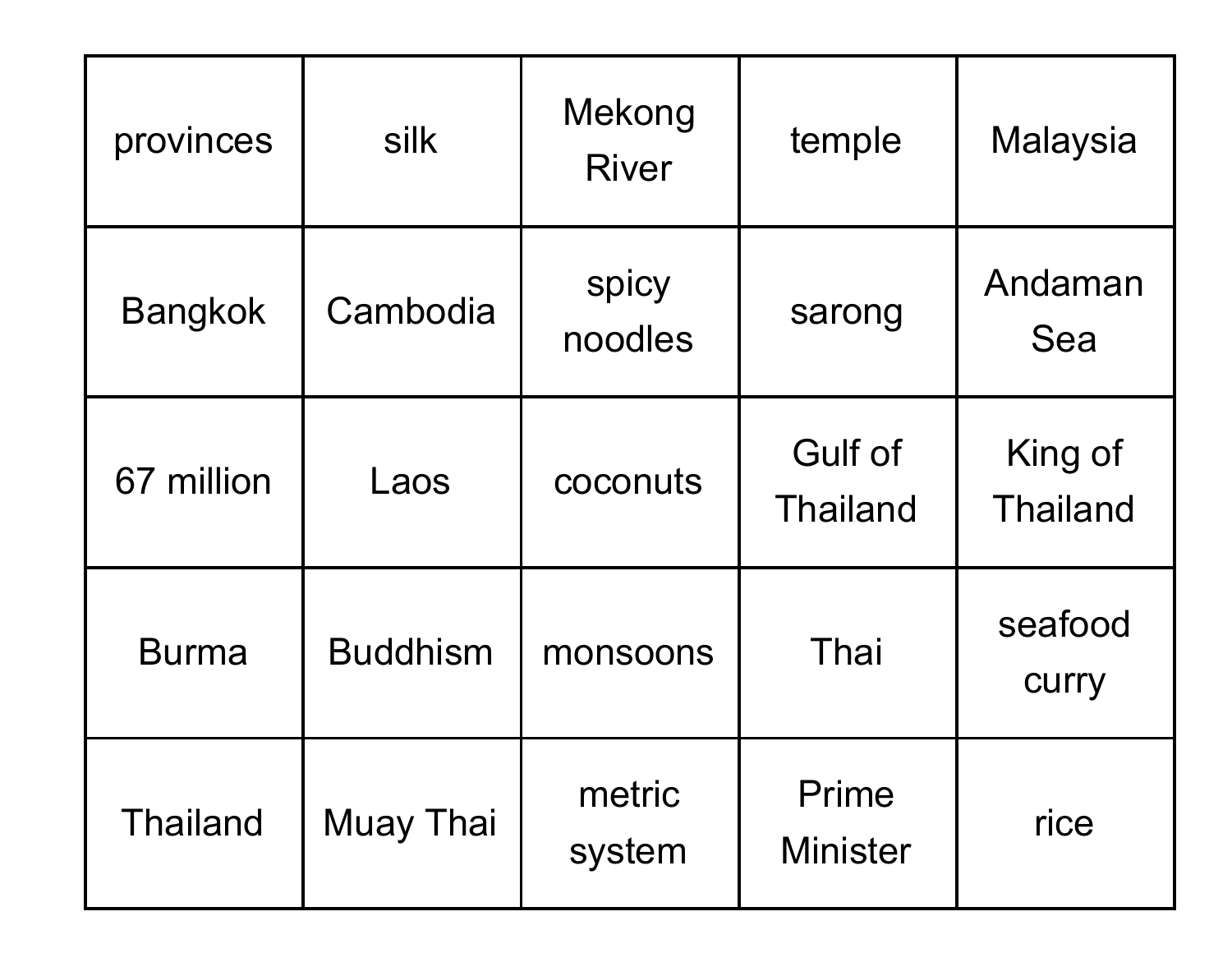| 67 million             | Laos                       | rice            | Thai                       | <b>Malaysia</b>          |
|------------------------|----------------------------|-----------------|----------------------------|--------------------------|
| <b>Buddhism</b>        | King of<br><b>Thailand</b> | <b>Thailand</b> | Andaman<br>Sea             | sarong                   |
| Mekong<br><b>River</b> | provinces                  | coconuts        | <b>Muay Thai</b>           | monsoons                 |
| spicy<br>noodles       | metric<br>system           | temple          | Gulf of<br><b>Thailand</b> | seafood<br>curry         |
| silk                   | <b>Burma</b>               | <b>Bangkok</b>  | Cambodia                   | Prime<br><b>Minister</b> |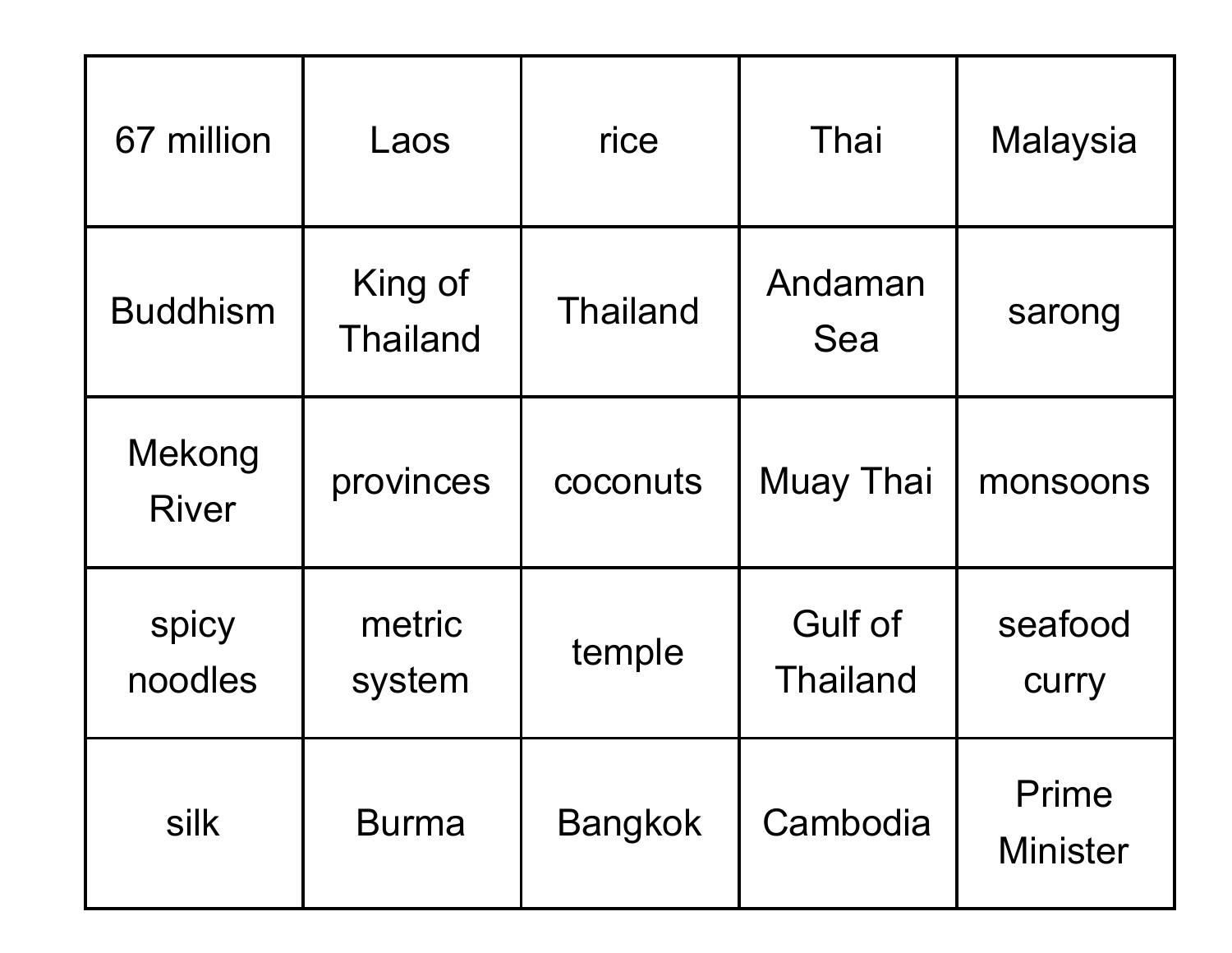| Mekong<br><b>River</b> | provinces        | Prime<br><b>Minister</b> | <b>Gulf of</b><br><b>Thailand</b> | <b>Malaysia</b>         |
|------------------------|------------------|--------------------------|-----------------------------------|-------------------------|
| metric<br>system       | monsoons         | silk                     | sarong                            | Andaman<br>Sea          |
| rice                   | 67 million       | coconuts                 | <b>Burma</b>                      | temple                  |
| <b>Thailand</b>        | <b>Bangkok</b>   | Thai                     | <b>Muay Thai</b>                  | seafood<br><b>CUITY</b> |
| Laos                   | spicy<br>noodles | <b>Buddhism</b>          | King of<br><b>Thailand</b>        | Cambodia                |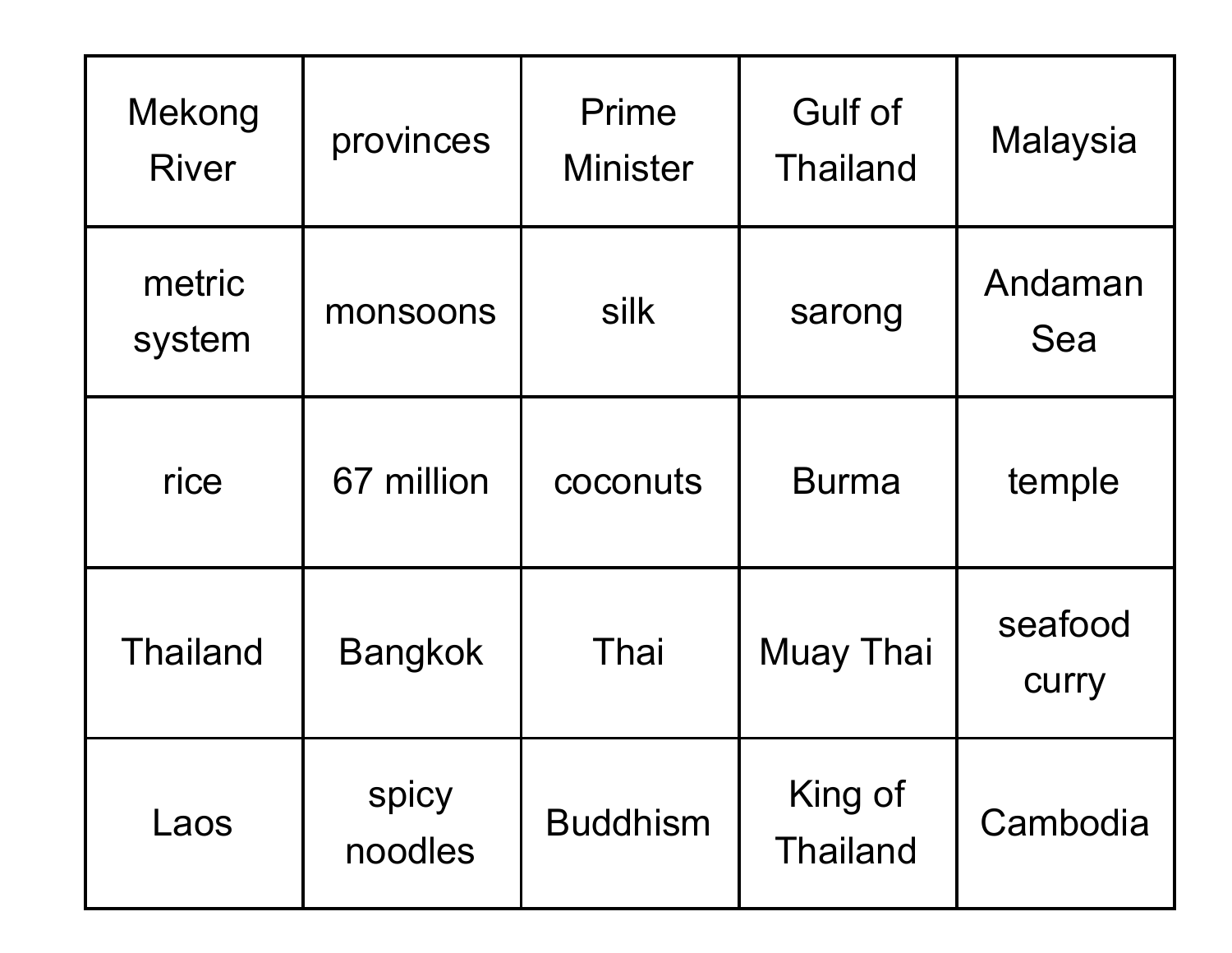| rice                     | 67 million             | Cambodia                          | <b>Muay Thai</b> | <b>Malaysia</b>            |
|--------------------------|------------------------|-----------------------------------|------------------|----------------------------|
| <b>Bangkok</b>           | temple                 | Laos                              | Andaman<br>Sea   | sarong                     |
| Prime<br><b>Minister</b> | Mekong<br><b>River</b> | coconuts                          | spicy<br>noodles | Thai                       |
| silk                     | <b>Buddhism</b>        | <b>Gulf of</b><br><b>Thailand</b> | <b>Burma</b>     | seafood<br><b>CUITY</b>    |
| provinces                | <b>Thailand</b>        | metric<br>system                  | monsoons         | King of<br><b>Thailand</b> |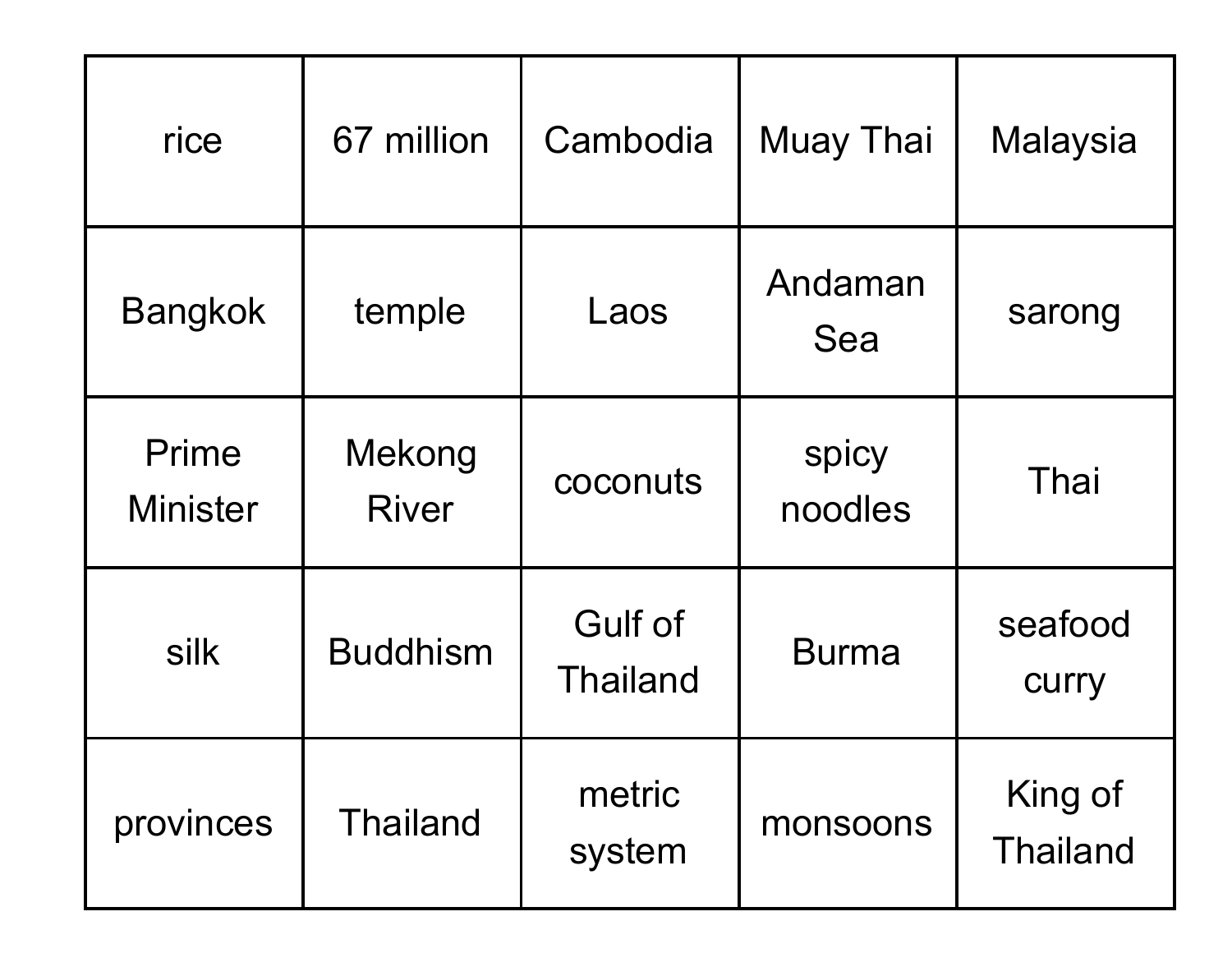| Prime<br><b>Minister</b> | Mekong<br><b>River</b> | King of<br><b>Thailand</b> | <b>Burma</b>     | <b>Malaysia</b>                   |
|--------------------------|------------------------|----------------------------|------------------|-----------------------------------|
| <b>Buddhism</b>          | Thai                   | provinces                  | sarong           | Andaman<br>Sea                    |
| Cambodia                 | rice                   | coconuts                   | <b>Thailand</b>  | <b>Gulf of</b><br><b>Thailand</b> |
| Laos                     | metric<br>system       | <b>Muay Thai</b>           | spicy<br>noodles | seafood<br><b>CUITY</b>           |
| 67 million               | silk                   | <b>Bangkok</b>             | temple           | monsoons                          |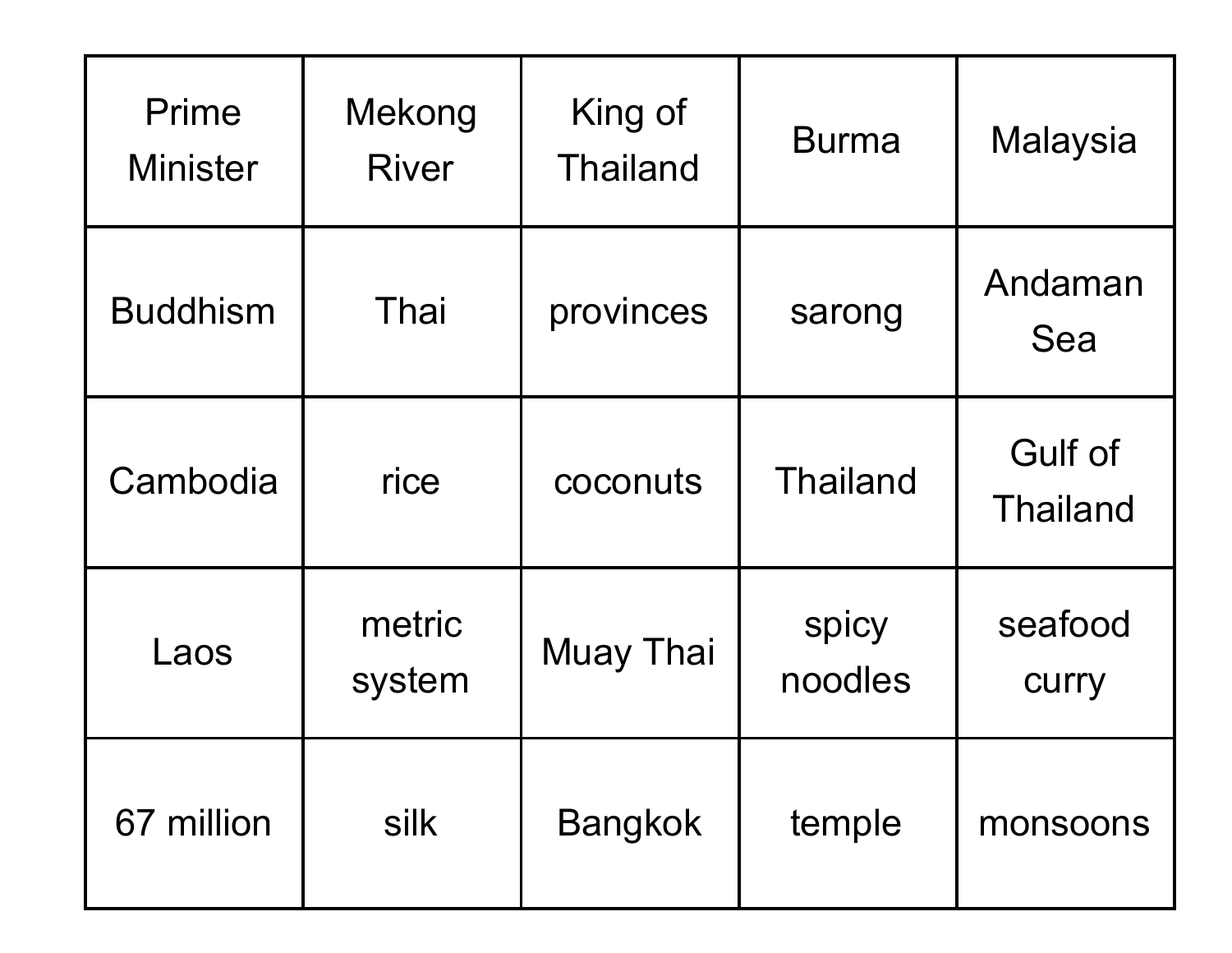| Cambodia                   | rice                              | monsoons        | spicy<br>noodles | <b>Malaysia</b>         |
|----------------------------|-----------------------------------|-----------------|------------------|-------------------------|
| metric<br>system           | <b>Gulf of</b><br><b>Thailand</b> | 67 million      | Andaman<br>Sea   | sarong                  |
| King of<br><b>Thailand</b> | Prime<br><b>Minister</b>          | coconuts        | silk             | <b>Muay Thai</b>        |
| provinces                  | <b>Bangkok</b>                    | <b>Burma</b>    | <b>Thailand</b>  | seafood<br><b>CUITY</b> |
| Mekong<br><b>River</b>     | Laos                              | <b>Buddhism</b> | Thai             | temple                  |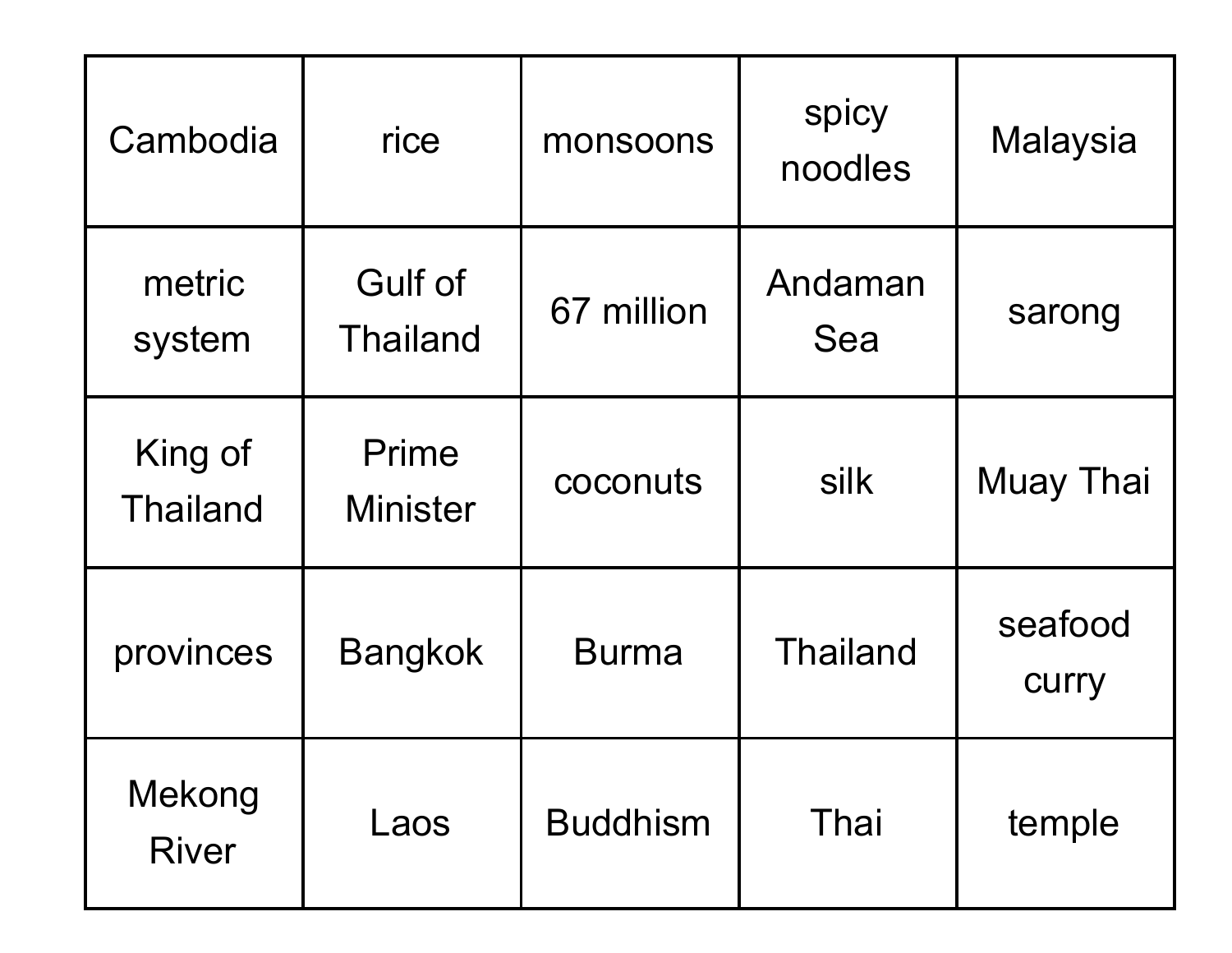| King of<br><b>Thailand</b> | Prime<br><b>Minister</b> | temple                 | <b>Thailand</b>                   | <b>Malaysia</b>         |
|----------------------------|--------------------------|------------------------|-----------------------------------|-------------------------|
| <b>Bangkok</b>             | <b>Muay Thai</b>         | Mekong<br><b>River</b> | sarong                            | Andaman<br>Sea          |
| monsoons                   | Cambodia                 | coconuts               | Laos                              | <b>Burma</b>            |
| 67 million                 | <b>Buddhism</b>          | spicy<br>noodles       | silk                              | seafood<br><b>CUITY</b> |
| rice                       | provinces                | metric<br>system       | <b>Gulf of</b><br><b>Thailand</b> | Thai                    |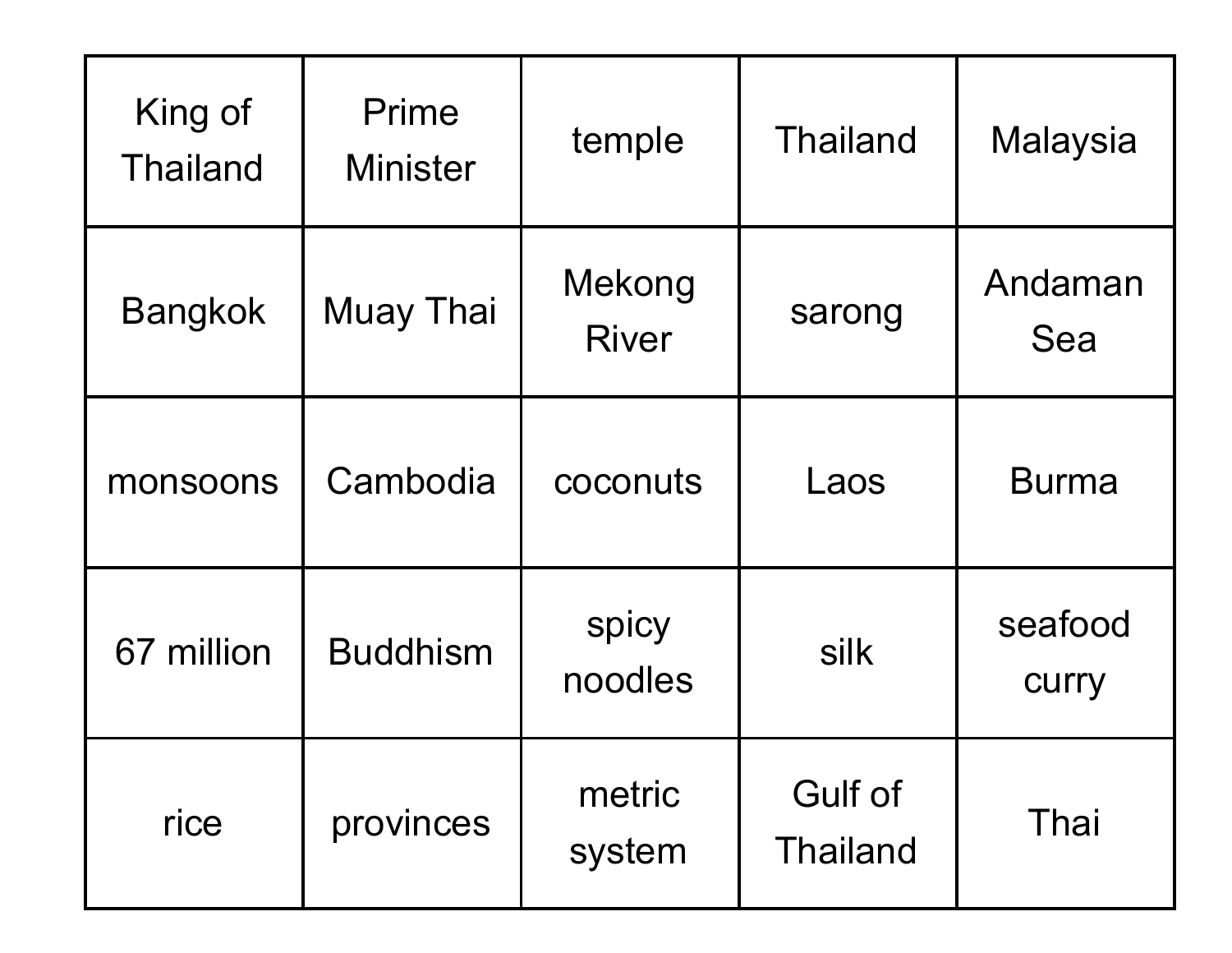| monsoons                 | Cambodia                   | Thai            | silk           | <b>Malaysia</b>                   |
|--------------------------|----------------------------|-----------------|----------------|-----------------------------------|
| <b>Buddhism</b>          | <b>Burma</b>               | rice            | Andaman<br>Sea | sarong                            |
| temple                   | King of<br><b>Thailand</b> | coconuts        | provinces      | spicy<br>noodles                  |
| Mekong<br><b>River</b>   | metric<br>system           | <b>Thailand</b> | Laos           | seafood<br><b>CUITY</b>           |
| Prime<br><b>Minister</b> | 67 million                 | <b>Bangkok</b>  | Muay Thai      | <b>Gulf of</b><br><b>Thailand</b> |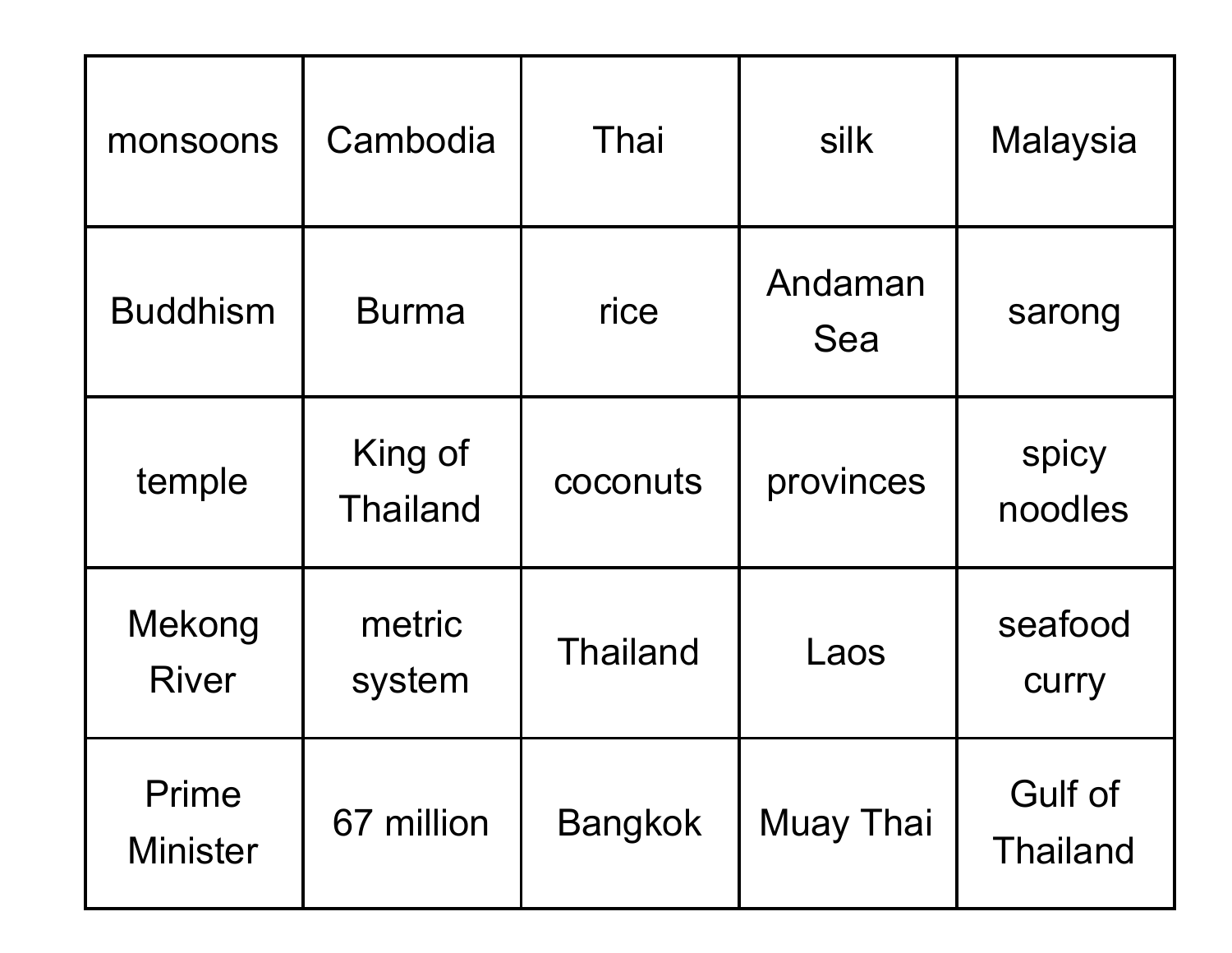| temple           | King of<br><b>Thailand</b> | <b>Gulf of</b><br><b>Thailand</b> | Laos         | <b>Malaysia</b>         |
|------------------|----------------------------|-----------------------------------|--------------|-------------------------|
| metric<br>system | spicy<br>noodles           | Prime<br><b>Minister</b>          | sarong       | Andaman<br>Sea          |
| Thai             | monsoons                   | coconuts                          | 67 million   | <b>Thailand</b>         |
| rice             | <b>Bangkok</b>             | silk                              | provinces    | seafood<br><b>CUITY</b> |
| Cambodia         | Mekong<br><b>River</b>     | <b>Buddhism</b>                   | <b>Burma</b> | Muay Thai               |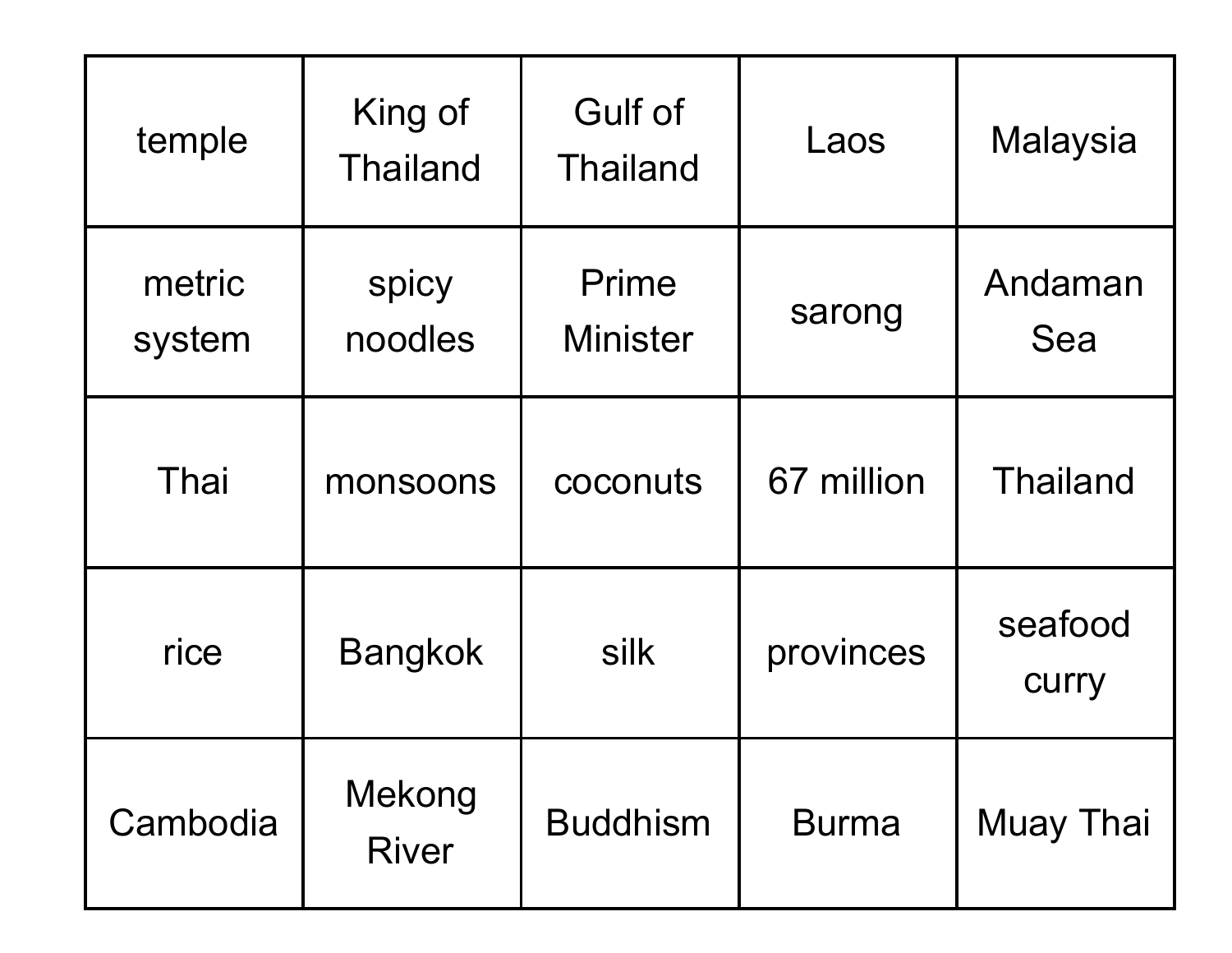| Thai                              | monsoons        | <b>Muay Thai</b> | provinces              | Malaysia                |
|-----------------------------------|-----------------|------------------|------------------------|-------------------------|
| <b>Bangkok</b>                    | <b>Thailand</b> | Cambodia         | Andaman<br>Sea         | sarong                  |
| <b>Gulf of</b><br><b>Thailand</b> | temple          | coconuts         | Mekong<br><b>River</b> | silk                    |
| <b>Prime</b><br><b>Minister</b>   | <b>Buddhism</b> | Laos             | 67 million             | seafood<br><b>CUITY</b> |
| King of<br><b>Thailand</b>        | rice            | metric<br>system | spicy<br>noodles       | <b>Burma</b>            |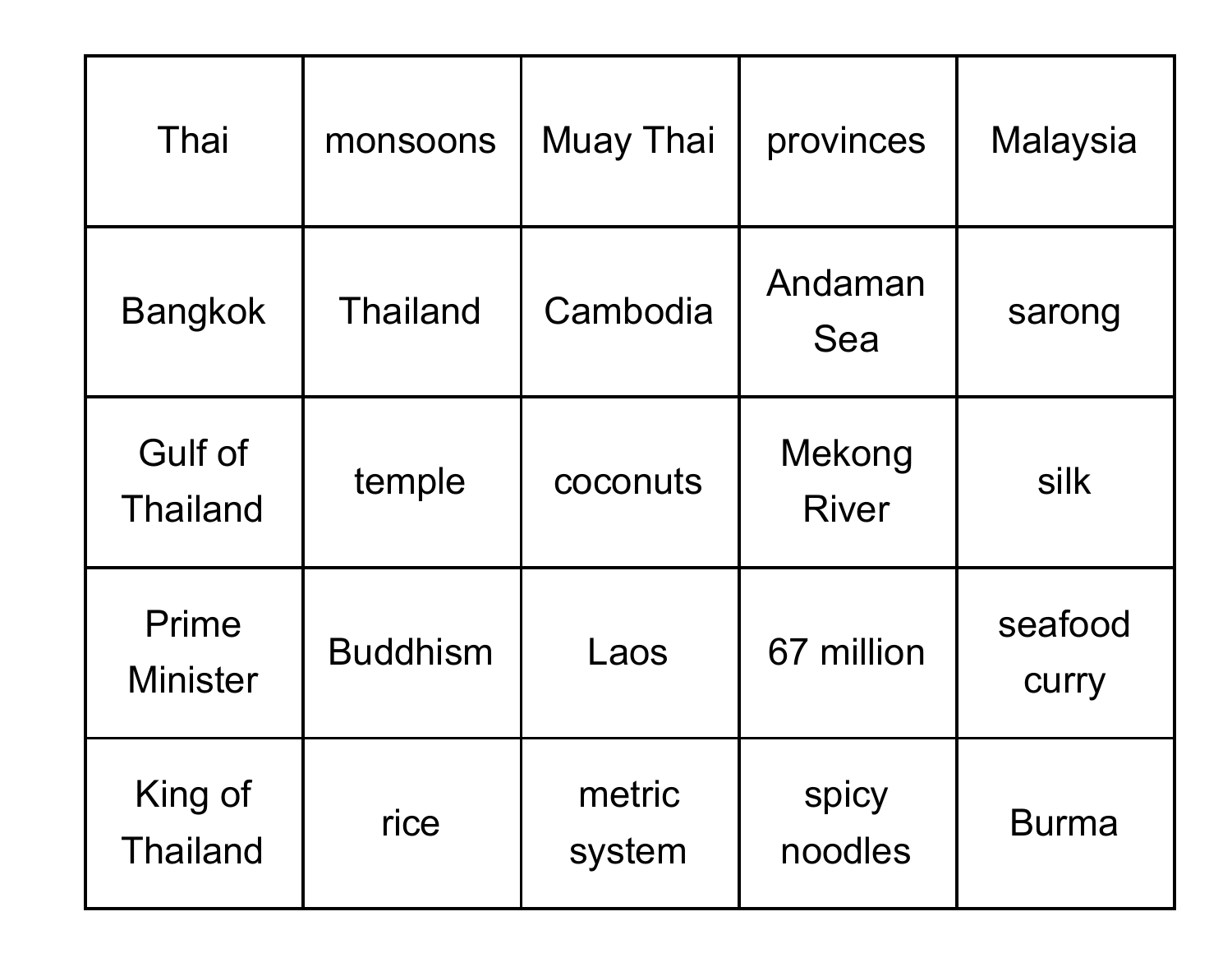| <b>Gulf of</b><br><b>Thailand</b> | temple                   | <b>Burma</b>               | 67 million             | Malaysia                |
|-----------------------------------|--------------------------|----------------------------|------------------------|-------------------------|
| <b>Buddhism</b>                   | silk                     | King of<br><b>Thailand</b> | sarong                 | Andaman<br>Sea          |
| <b>Muay Thai</b>                  | Thai                     | coconuts                   | rice                   | Laos                    |
| Cambodia                          | metric<br>system         | provinces                  | Mekong<br><b>River</b> | seafood<br><b>CUITY</b> |
| monsoons                          | Prime<br><b>Minister</b> | <b>Bangkok</b>             | <b>Thailand</b>        | spicy<br>noodles        |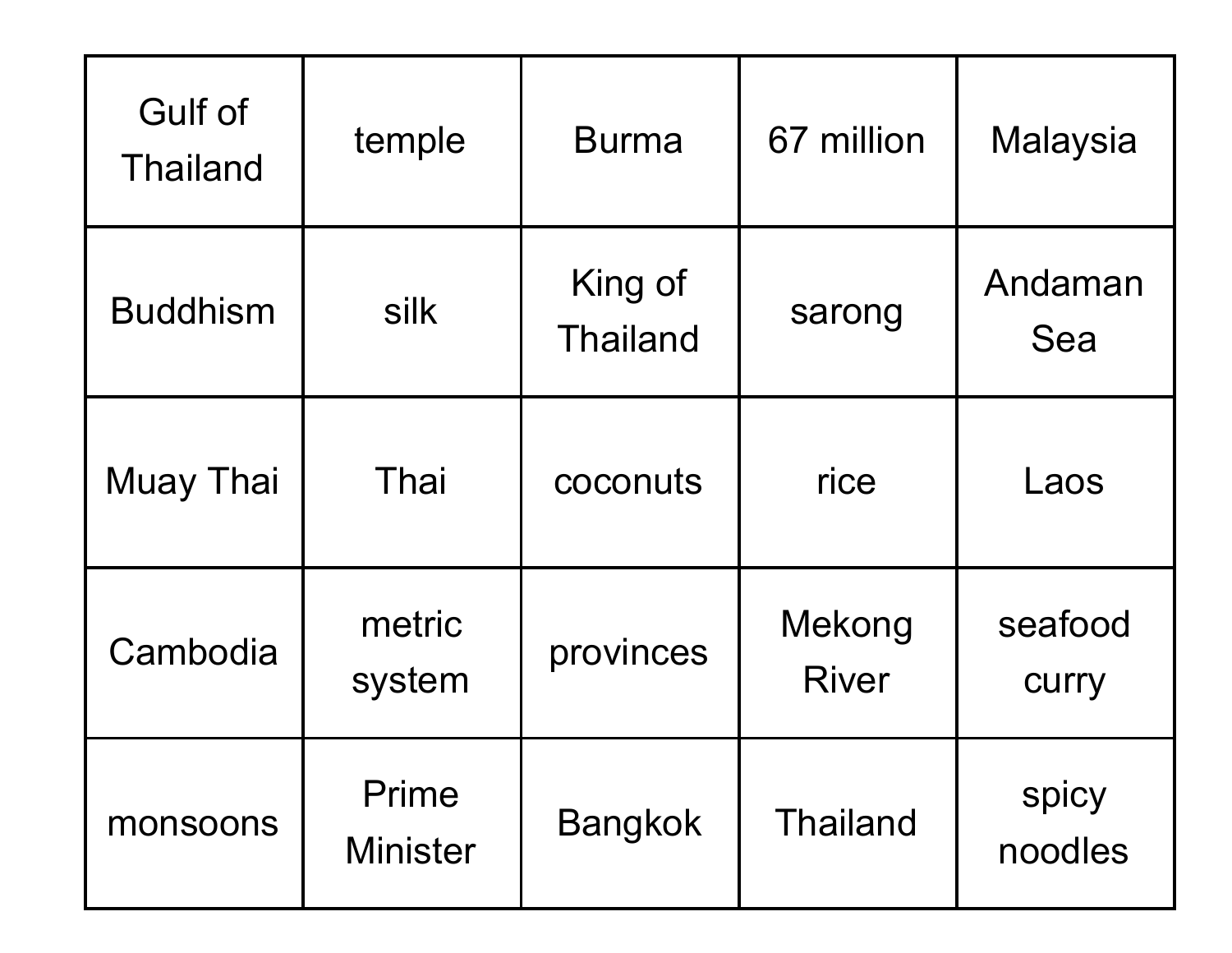| <b>Muay Thai</b>           | Thai                              | spicy<br>noodles | Mekong<br><b>River</b>   | <b>Malaysia</b>  |
|----------------------------|-----------------------------------|------------------|--------------------------|------------------|
| metric<br>system           | Laos                              | monsoons         | Andaman<br>Sea           | sarong           |
| <b>Burma</b>               | <b>Gulf of</b><br><b>Thailand</b> | coconuts         | Prime<br><b>Minister</b> | provinces        |
| King of<br><b>Thailand</b> | <b>Bangkok</b>                    | 67 million       | rice                     | seafood<br>curry |
| temple                     | Cambodia                          | <b>Buddhism</b>  | silk                     | <b>Thailand</b>  |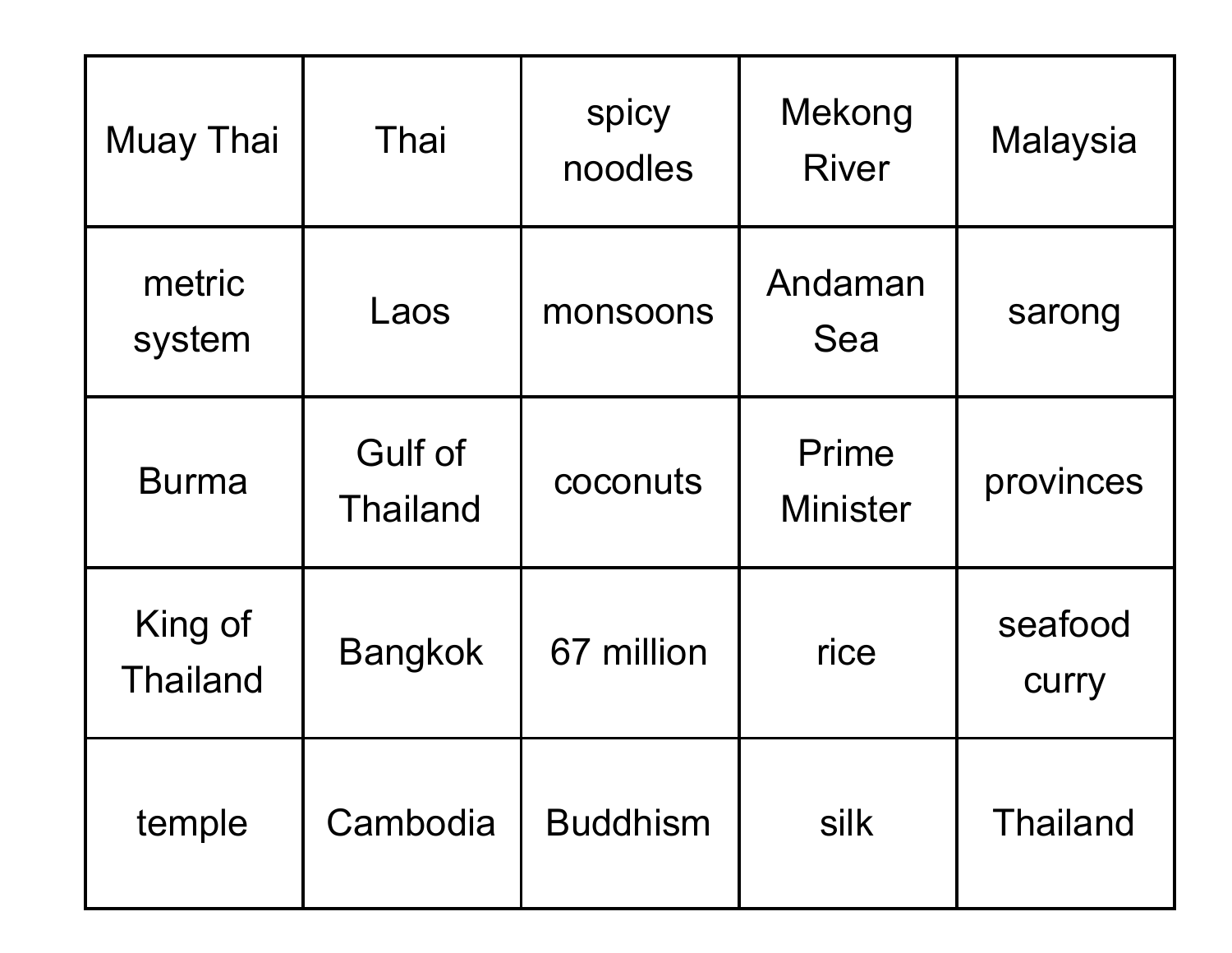| <b>Bangkok</b>         | metric<br>system | Thai                    | Gulf of<br><b>Thailand</b> | <b>Malaysia</b>          |
|------------------------|------------------|-------------------------|----------------------------|--------------------------|
| monsoons               | sarong           | temple                  | coconuts                   | spicy<br>noodles         |
| <b>Burma</b>           | silk             | Cambodia                | King of<br><b>Thailand</b> | Andaman<br>Sea           |
| <b>Buddhism</b>        | Laos             | 67 million              | rice                       | <b>Muay Thai</b>         |
| Mekong<br><b>River</b> | provinces        | seafood<br><b>CUITY</b> | <b>Thailand</b>            | Prime<br><b>Minister</b> |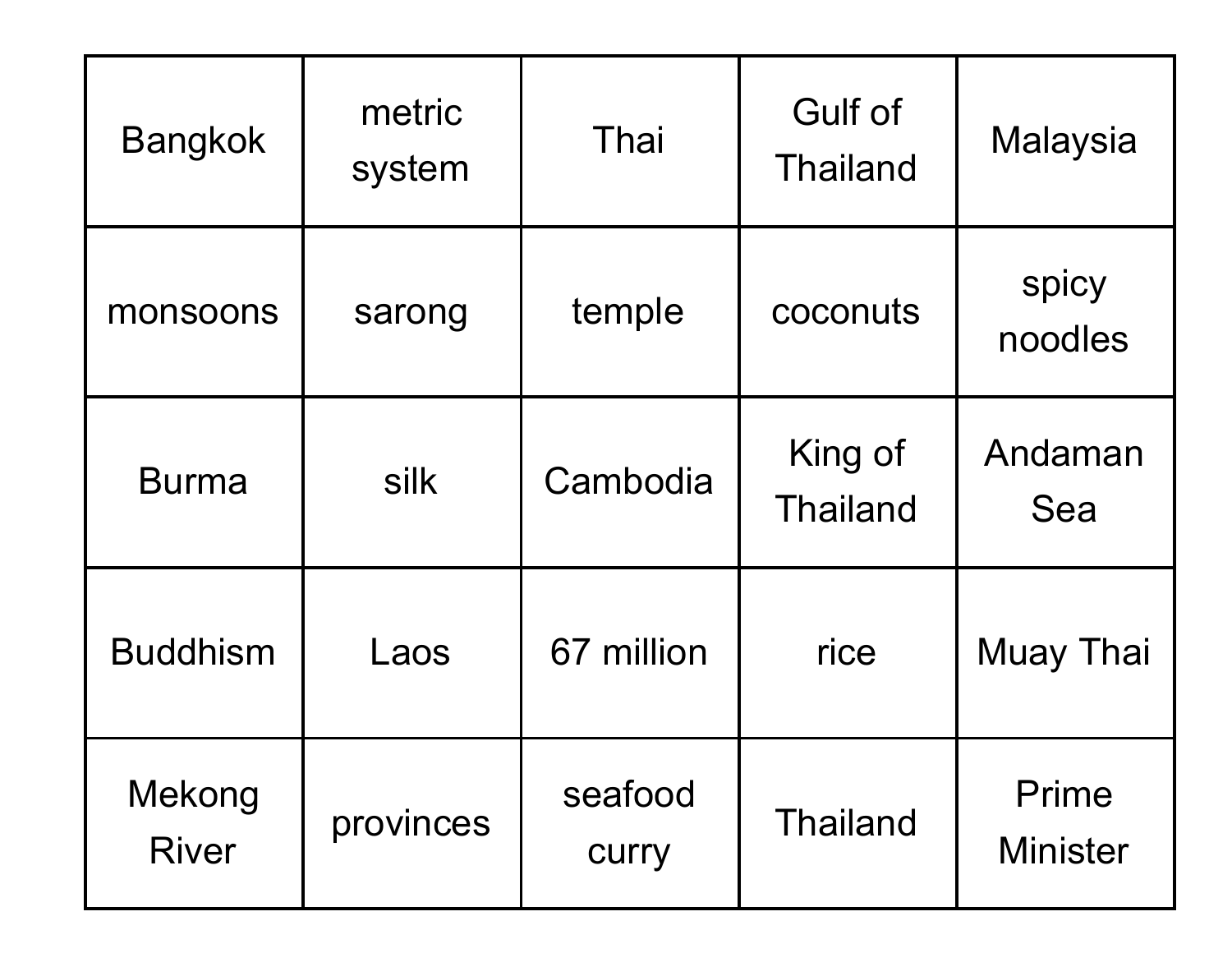| Laos                       | monsoons         | metric<br>system       | silk                     | Malaysia                   |
|----------------------------|------------------|------------------------|--------------------------|----------------------------|
| temple                     | spicy<br>noodles | Mekong<br><b>River</b> | Cambodia                 | Thai                       |
| <b>Burma</b>               | <b>Thailand</b>  | provinces              | <b>Buddhism</b>          | coconuts                   |
| seafood<br>curry           | sarong           | 67 million             | rice                     | <b>Bangkok</b>             |
| Gulf of<br><b>Thailand</b> | Andaman<br>Sea   | Muay Thai              | Prime<br><b>Minister</b> | King of<br><b>Thailand</b> |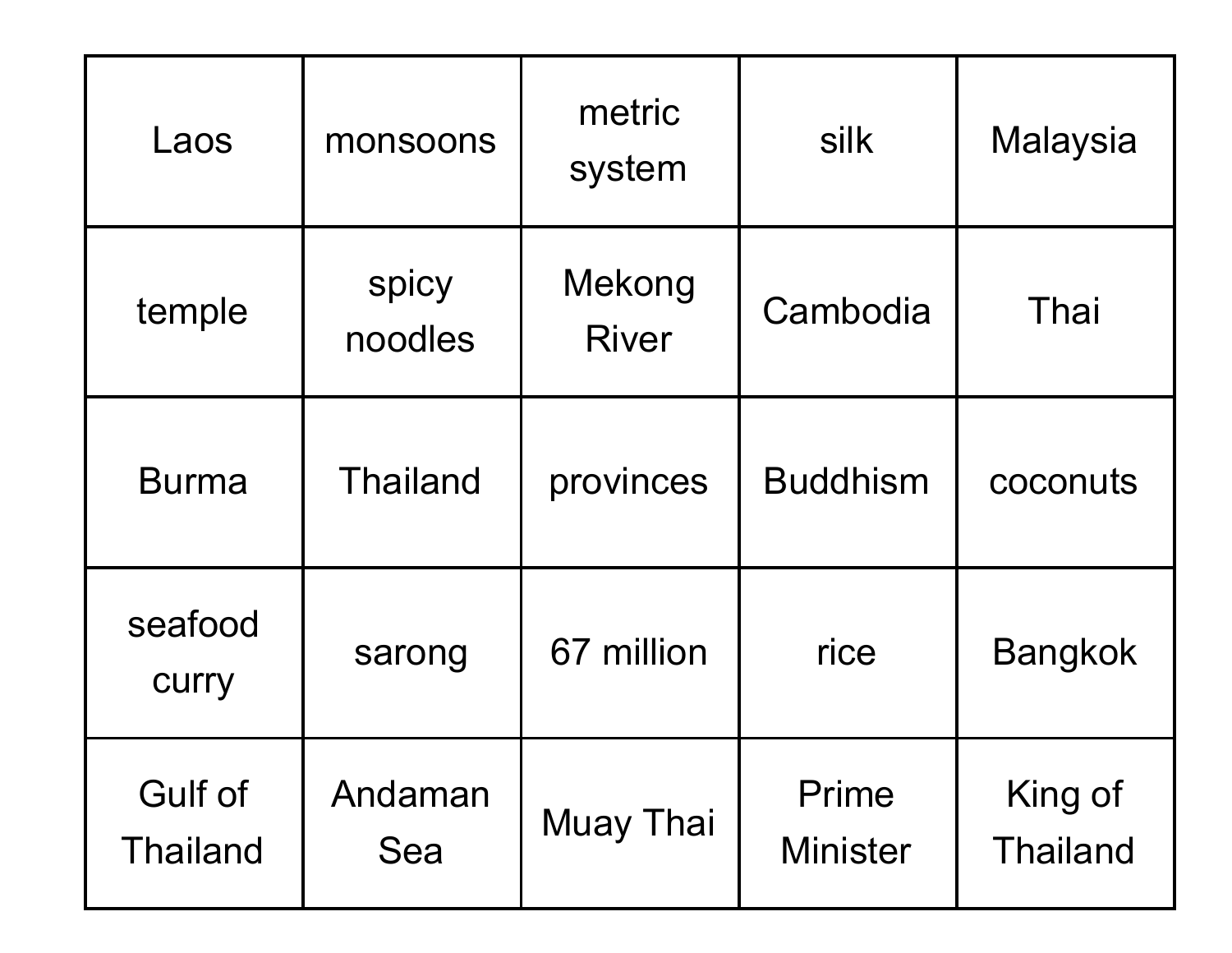| sarong                 | temple                   | monsoons                          | <b>Thailand</b>            | <b>Malaysia</b>  |
|------------------------|--------------------------|-----------------------------------|----------------------------|------------------|
| Mekong<br><b>River</b> | Thai                     | <b>Gulf of</b><br><b>Thailand</b> | provinces                  | metric<br>system |
| <b>Burma</b>           | Prime<br><b>Minister</b> | Andaman<br>Sea                    | seafood<br>curry           | Cambodia         |
| <b>Muay Thai</b>       | spicy<br>noodles         | 67 million                        | rice                       | Laos             |
| silk                   | coconuts                 | <b>Bangkok</b>                    | King of<br><b>Thailand</b> | <b>Buddhism</b>  |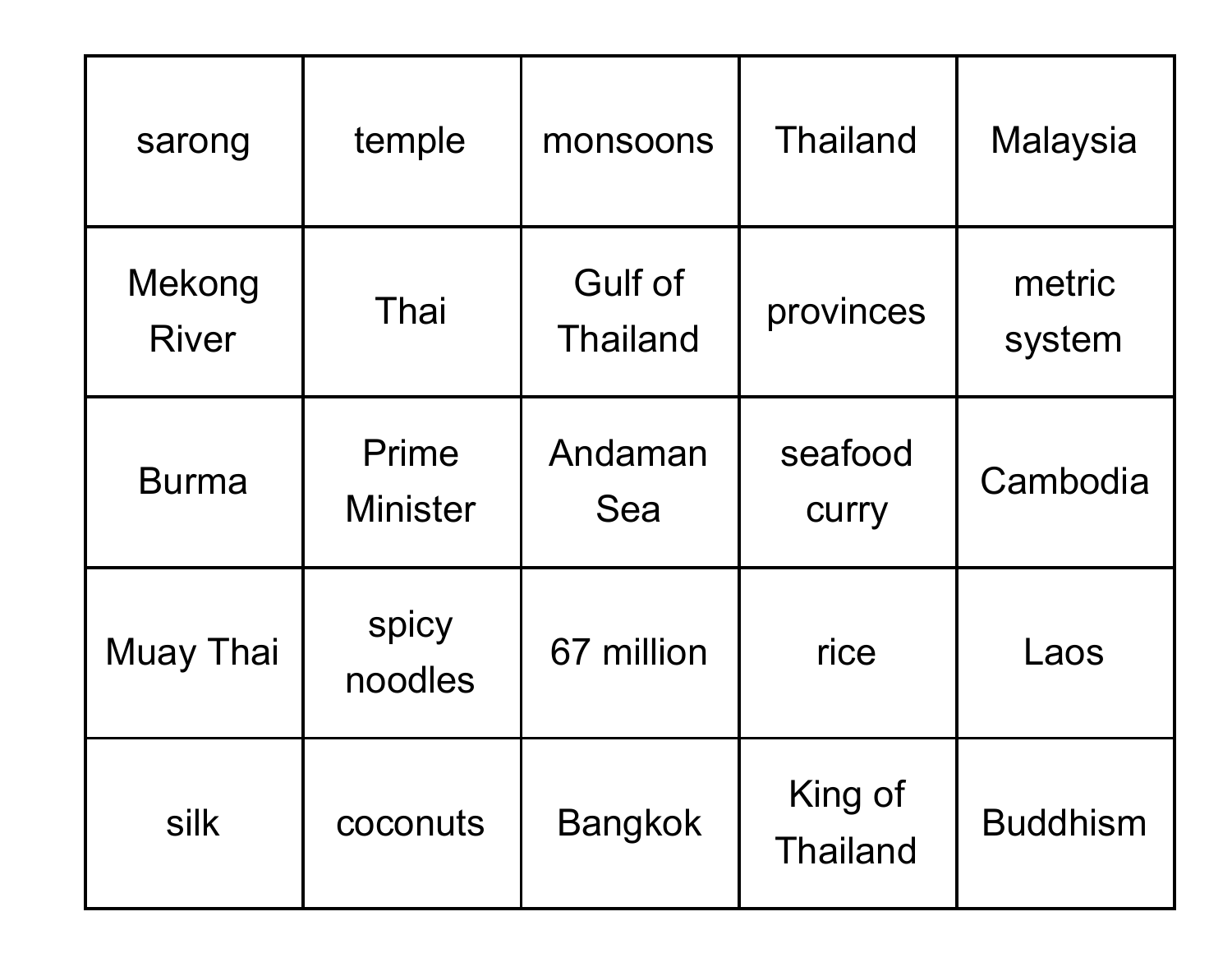| spicy<br>noodles                  | Mekong<br><b>River</b>     | temple     | Prime<br><b>Minister</b> | <b>Malaysia</b>         |
|-----------------------------------|----------------------------|------------|--------------------------|-------------------------|
| <b>Gulf of</b><br><b>Thailand</b> | metric<br>system           | silk       | Andaman<br>Sea           | monsoons                |
| <b>Burma</b>                      | King of<br><b>Thailand</b> | coconuts   | <b>Muay Thai</b>         | provinces               |
| <b>Bangkok</b>                    | Thai                       | 67 million | rice                     | sarong                  |
| <b>Thailand</b>                   | Cambodia                   | Laos       | <b>Buddhism</b>          | seafood<br><b>CUITY</b> |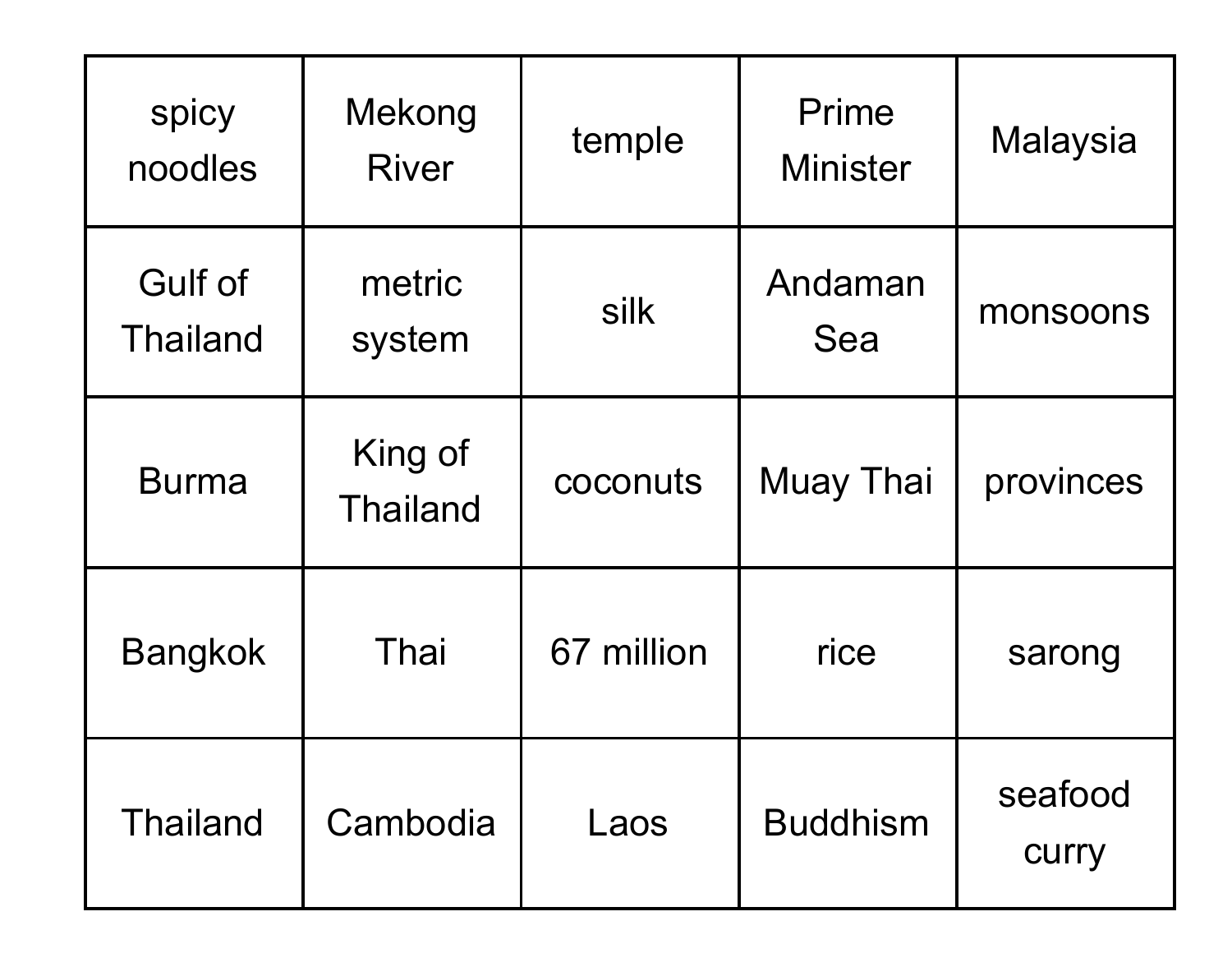| Thai                     | Gulf of<br><b>Thailand</b> | Mekong<br><b>River</b> | King of<br><b>Thailand</b> | Malaysia         |
|--------------------------|----------------------------|------------------------|----------------------------|------------------|
| silk                     | monsoons                   | <b>Thailand</b>        | coconuts                   | temple           |
| <b>Burma</b>             | <b>Buddhism</b>            | Cambodia               | <b>Bangkok</b>             | Andaman<br>Sea   |
| Laos                     | metric<br>system           | 67 million             | rice                       | spicy<br>noodles |
| Prime<br><b>Minister</b> | provinces                  | sarong                 | seafood<br><b>CUITY</b>    | <b>Muay Thai</b> |